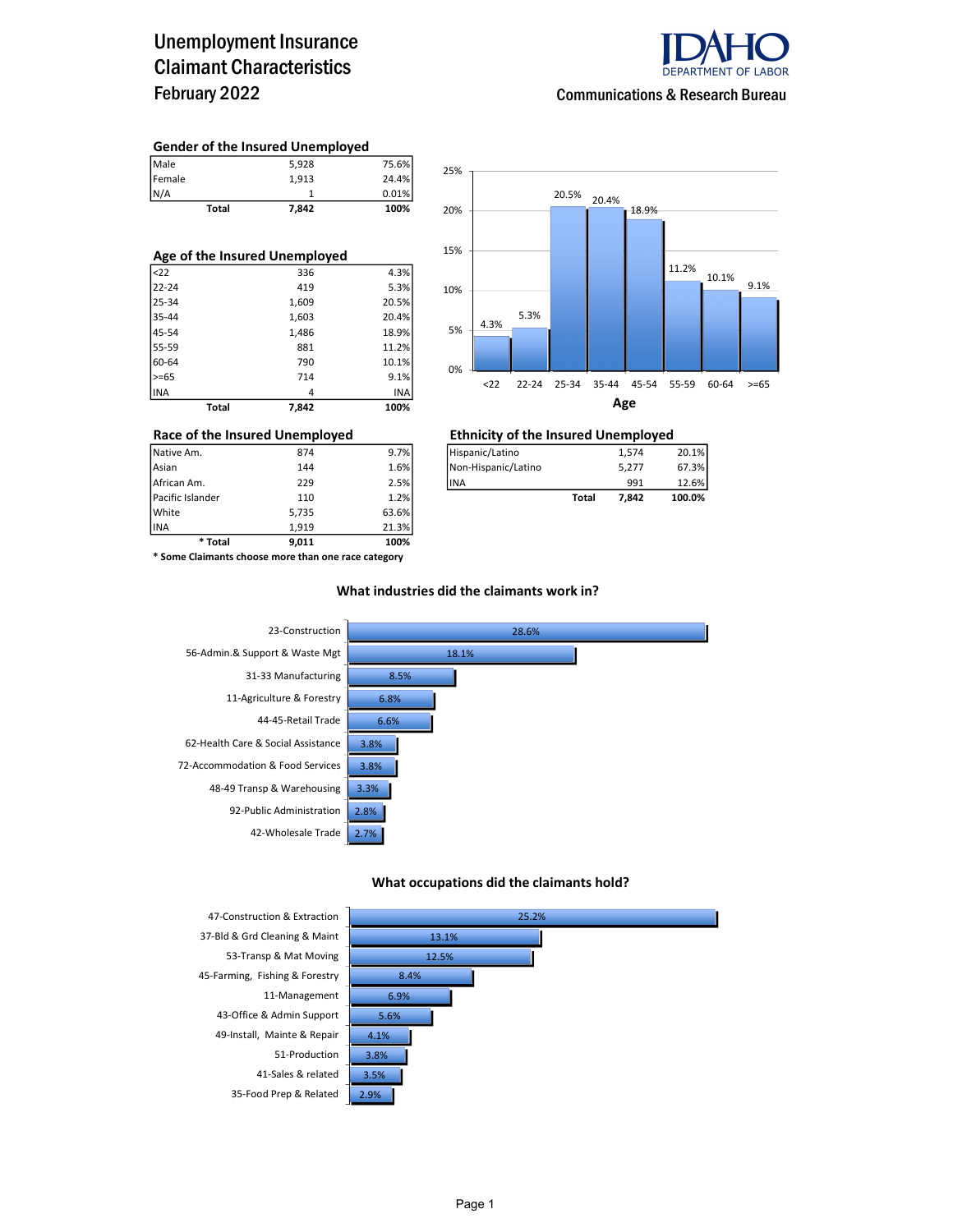# Unemployment Insurance Claimant Characteristics



## February 2022 **Communications & Research Bureau**

| <b>Demographics</b>                                          | <b>February</b><br>2022 |       | January<br>2022 |       | <b>Monthly</b>    | <b>February</b> |       | Yearly            |  |
|--------------------------------------------------------------|-------------------------|-------|-----------------|-------|-------------------|-----------------|-------|-------------------|--|
|                                                              |                         |       |                 |       | <b>Difference</b> | 2021            |       | <b>Difference</b> |  |
|                                                              |                         |       |                 |       |                   |                 |       |                   |  |
| Gender:                                                      |                         |       |                 |       |                   |                 |       |                   |  |
| Male                                                         | 5,928                   | 75.6% | 6,309           | 76.1% | $-381$            | 10,434          | 68.9% | $-4506$           |  |
| Female                                                       | 1,913                   | 24.4% | 1,975           | 23.8% | $-62$             | 4,714           | 31.1% | $-2801$           |  |
| <b>INA</b>                                                   | $\mathbf{1}$            | 0.0%  | $\overline{2}$  | 0.0%  | $-1$              | 6               | 0.0%  | $-5$              |  |
| Total                                                        | 7,842                   |       | 8,286           |       | $-444$            | 15,154          |       | $-7312$           |  |
| Race: NOTE: Claimants may choose more than one Race category |                         |       |                 |       |                   |                 |       |                   |  |
| Native American                                              | 874                     | N/A   | 897             | N/A   | $-23$             | 1,201           | N/A   | $-327$            |  |
| Asian                                                        | 144                     | N/A   | 148             | N/A   | $-4$              | 307             | N/A   | $-163$            |  |
| African American                                             | 229                     | N/A   | 219             | N/A   | 10                | 366             | N/A   | $-137$            |  |
| Pacific Islander                                             | 110                     | N/A   | 124             | N/A   | $-14$             | 200             | N/A   | $-90$             |  |
| White                                                        | 5,735                   | N/A   | 7,001           | N/A   | $-1,266$          | 11,026          | N/A   | $-5291$           |  |
| <b>INA</b>                                                   | 1,919                   | N/A   | 2,174           | N/A   | $-255$            | 8,290           | N/A   | $-6371$           |  |
|                                                              |                         |       |                 |       |                   |                 |       |                   |  |
| <b>Ethnicity:</b>                                            |                         |       |                 |       |                   |                 |       |                   |  |
| Hispanic/Latino                                              | 1,574                   | 20.1% | 1,536           | 18.5% | 38                | 2,525           | 16.7% | $-951$            |  |
| Non-Hispanic/Latino                                          | 5,277                   | 67.3% | 5,703           | 68.8% | $-426$            | 10,808          | 71.3% | $-5531$           |  |
| <b>INA</b>                                                   | 991                     | 12.6% | 1,047           | 12.6% | $-56$             | 1,821           | 12.0% | $-830$            |  |
|                                                              |                         |       |                 |       |                   |                 |       |                   |  |
| Age:                                                         |                         |       |                 |       |                   |                 |       |                   |  |
| $22$                                                         | 336                     | 4.3%  | 353             | 4.3%  | $-17$             | 697             | 4.6%  | $-361$            |  |
| 22-24                                                        | 419                     | 5.3%  | 473             | 5.7%  | $-54$             | 869             | 5.7%  | $-450$            |  |
| 25-34                                                        | 1,609                   | 20.5% | 1,748           | 21.1% | $-139$            | 3,180           | 21.0% | $-1571$           |  |
| 35-44                                                        | 1,603                   | 20.4% | 1,726           | 20.8% | $-123$            | 3,097           | 20.4% | $-1494$           |  |
| 45-54                                                        | 1,486                   | 18.9% | 1,564           | 18.9% | $-78$             | 3,031           | 20.0% | $-1545$           |  |
| 55-59                                                        | 881                     | 11.2% | 895             | 10.8% | $-14$             | 1,603           | 10.6% | $-722$            |  |
| 60-64                                                        | 790                     | 10.1% | 784             | 9.5%  | 6                 | 1,355           | 8.9%  | $-565$            |  |
| >=65                                                         | 714                     | 9.1%  | 737             | 8.9%  | $-23$             | 1,302           | 8.6%  | $-588$            |  |
| <b>Total</b>                                                 | 7,838                   |       | 8,280           |       | $-442$            | 15,134          |       | $-7296$           |  |